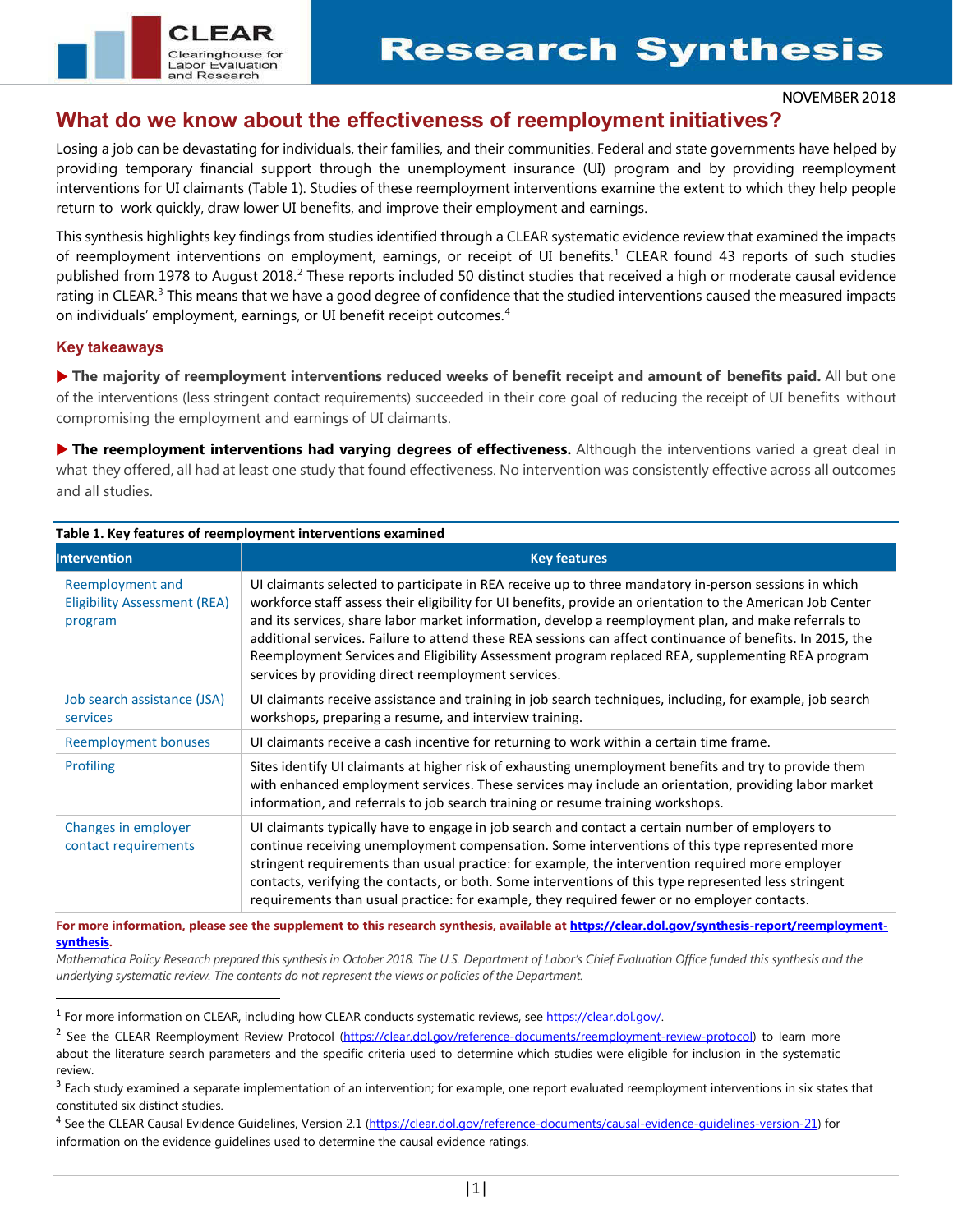

#### **Key takeaways, continued**

 **The Reemployment and Eligibility Assistance (REA) program boosted short- and long-term employment and earnings.** For example, one study found that Florida REA participants were slightly more likely to be employed and earned almost \$500 more than nonparticipants one year after program entry. Another study found that the Nevada REA program had more sizeable effects, substantially improving employment and earnings for participants and creating savings that were more than twice the program cost. However, other studies of the REA program found no statistically significant impacts in these outcome domains. See the CLEAR reemployment topic area [\(https://clear.dol.gov/topic-area/reemployment\)](https://clear.dol.gov/topic-area/reemployment) to learn more about these studies and REA interventions as well as other reemployment interventions.

## **Potentially promising features of the Nevada REA program**

This program **streamlined program delivery** by having the same staff person provide both REA services and reemployment services to claimants.

In other states, different staff delivered the two types of services during separate appointments.

 **Job search assistance (JSA) services had favorable impacts on all outcomes examined, but employment and earnings impacts varied over time.** A few JSA interventions had favorable impacts on employment or earnings in the short or long term. However, in most cases these impacts did not appear in all time periods examined. For example, impacts on quarterly earnings varied from quarter to quarter and could range from no significant impacts in some quarters to significant impacts of hundreds of dollars in other quarters, with no apparent pattern over time.

 **Reemployment bonuses appear to work in the short term, but their long-term effects are not known.** These bonuses, which few sites use anymore, provide a financial reward for a speedy return to work.

 **Lighter-touch interventions, such as profiling and changing employer contact requirements, yield more limited benefits.** Studies indicate that profiling was effective at reducing receipt of UI benefits. However, it had limited impacts on other outcomes of interest. Applying more stringent employer contact requirements is similarly effective at reducing UI benefit receipt but has mixed or limited impacts on short-term employment and earnings. Applying less stringent employer contact requirements does not reduce UI benefit receipt and has mixed or limited impacts on short-term employment and earnings. The long-term impacts for these lighter-touch approaches are not known.

## **Overview**

## **What we know based on existing research, as summarized in Table 2, includes the following:**

- The most studied reemployment strategies are JSA and reemployment bonuses (15 and 14 studies respectively; see column 1)
- Although studies indicate that most types of interventions reduce UI benefit receipt (green boxes labeled with "a" in column 2), less stringent contact requirements did not reduce UI benefit receipt (no green boxes labeled with "a" in column 2) and all types of interventions had at least one study that found no impacts on UI benefits (grey boxes labeled with "c" in column 2)
- All interventions have examined short-term employment and earnings, with some studies finding favorable impacts but more studies finding no impacts (comparing the numbers in the green "a" and grey "c" boxes in columns 3 and 4)
- Fewer studies have assessed long-term employment and earnings, with impacts found only for REA and JSA (columns 5 and 6)
- Differences in the intervention features, implementation experiences, and context could drive the variation in results. Further details about these interventions are available in the reports referenced in CLEAR's online supplement to this synthesis [\(https://clear.dol.gov/synthesis-report/reemployment-synthesis\)](https://clear.dol.gov/synthesis-report/reemployment-synthesis)